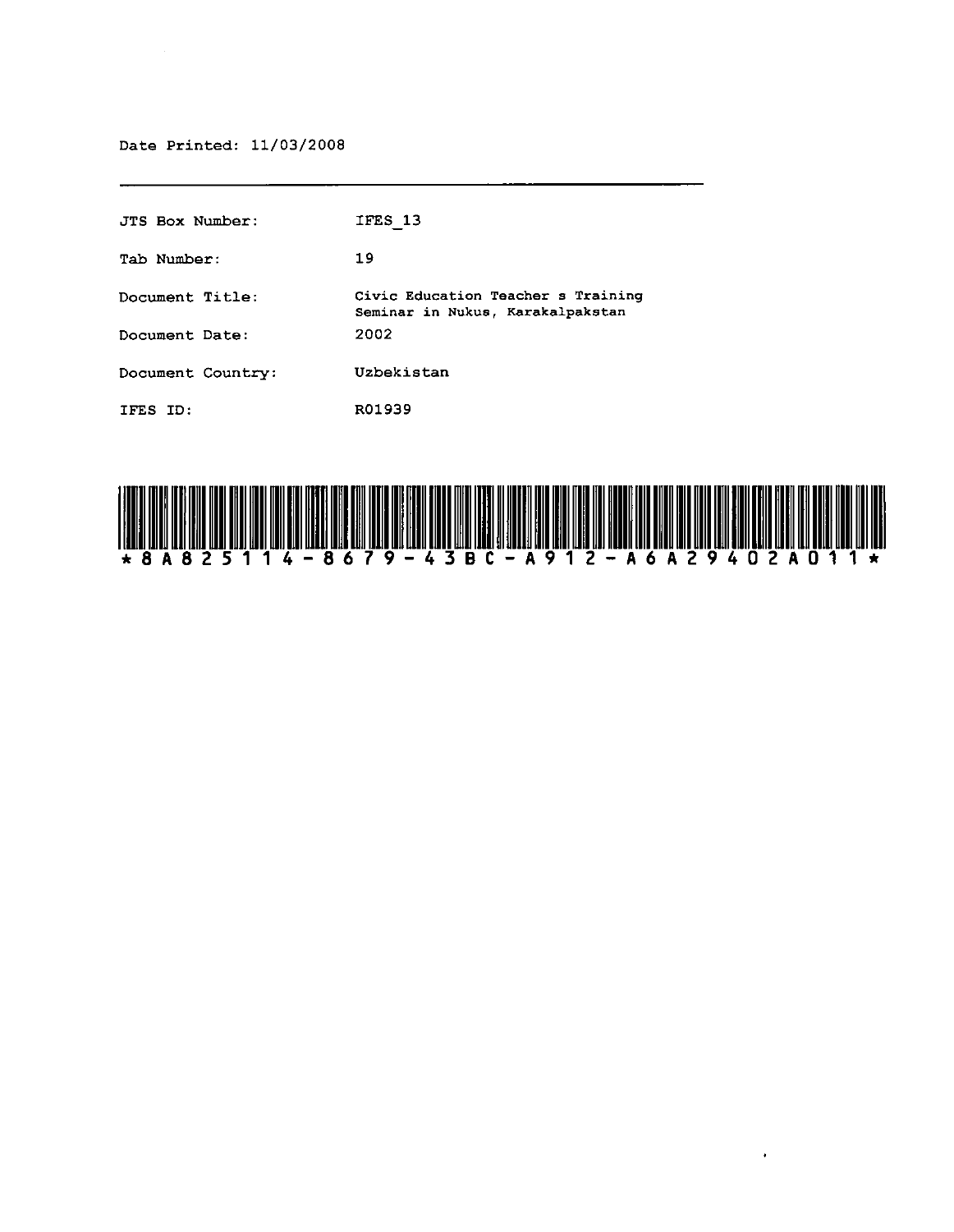-. International Foundation for Election Systems (IFES)

 $\bullet$ 

Final Project Report REPUBLIC OF UZBEKISTAN October 1, 1997 - September 30, 2002 USAID Cooperative Agreement EE-A-00-97-00034-00

Civic Education Teacher's Training Seminar in Nukus, Karakalpakstan (in English)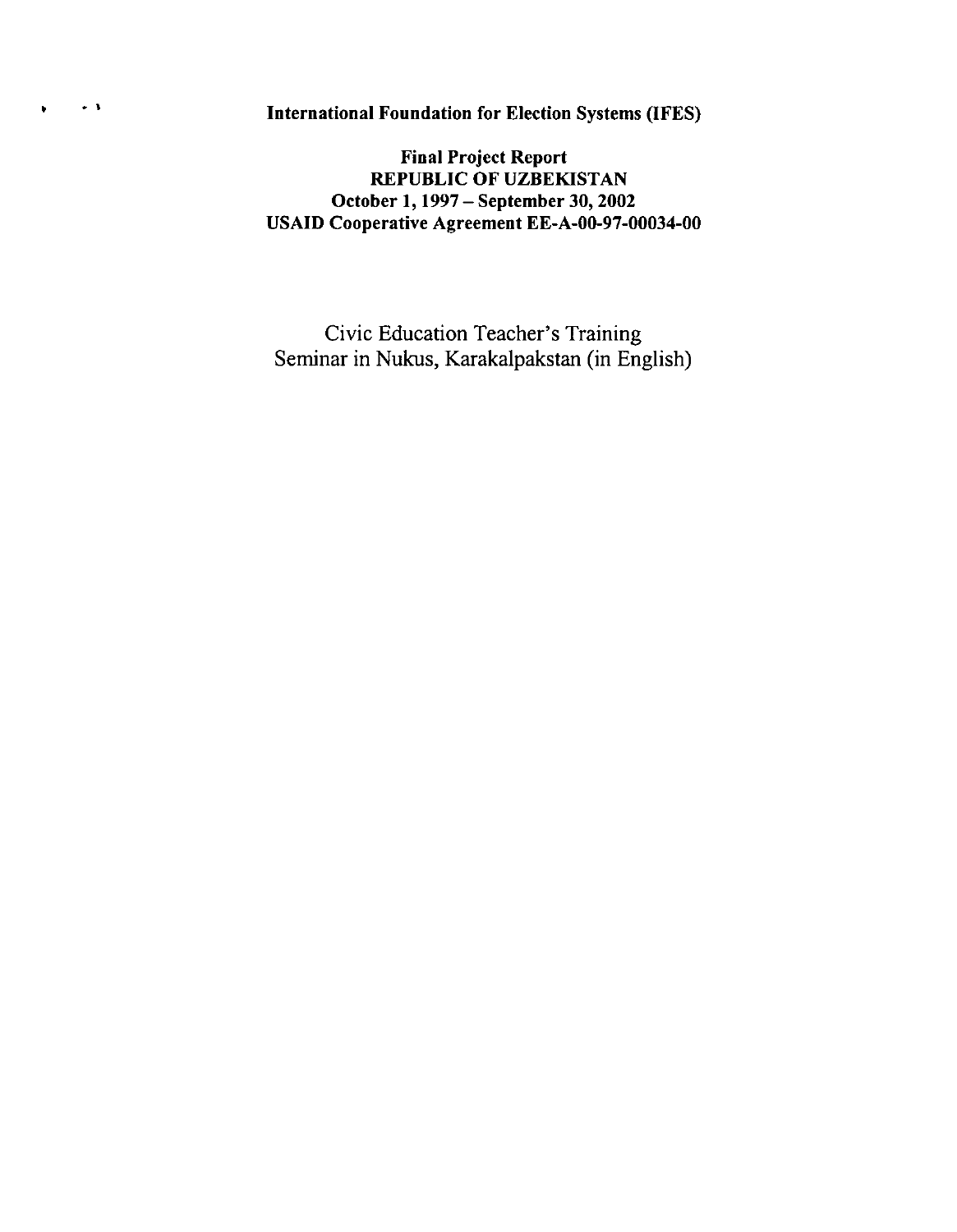Civic Education Teacher's Training Seminar in Nukus, Republic of Karakalpakstan.

## November 27 – 28, 1999.

## Prepared by Marat Bigaliev, IFES/Kazakhstan Project Coordinator

International Foundation for Election Systems in close cooperation with the Ministry of National Education (MNE) of the Republic of Karakalpakstan and NGO "Renaissance" conducted a highly successful CE training teacher's seminar in Nukus on November 27 - 28, 1999. In addition to 34 teachers from every school in Nukus, participants included officials from the MNE, the Institute of Teachers' Professional skills Improvement, City Department of National Education as well as a member from local CE NGO "Aral Dialog" and journalists. The purpose of the training seminar was to introduce teachers and officials with the IFES CE materials, get reaction to the structure of the course and materials, and familiarize them with the kinds of student group excesses. Prior to the seminar all attendees received a package of handouts, which included a CE textbook, anthology and teachers' manual in Russian and Kazakh languages. The Kazakh materials were useful for the Karakalpak speaking schools, because of both languages are very similar. The attendees were allowed to talk not only in Russian, but also in Karakalpak and Uzbek.

Marat Bigaliev, IFES/Kazakhstan Project Coordinator, presented opening remarks, welcomed participants to the seminar and introduced the course outline. He, also, briefly, highlighted the CE curriculum development project in Kazakhstan. Lola Maksudova, IFES Project Coordinator/Uzbekistan, continued the seminar with a discussion of "What is Democracy and How Does it Work?" On the next session all attendees were divided into three groups with the purpose of reviewing different chapters of the textbook, anthology and teachers manual for the discussions session. IFES asked teachers to skip reviewing the topic "October 1999 elections" and some themes have been developed from the manual and related to the Kazakhstani electoral system. After the break, there were presentations made by individual groups analyzing course materials. Among the pluses of the materials, there were use value and timeliness of the themes, enough facts and examples from the worldwide information as well as enough interactive methods and practical excesses from the manual. There were also some negative opinions among which "the style and lay out of the textbook and readings that the textbook is more preferable for the institute or university level". This session will help IFES to continue working on additions to the current textbook and teachers manual that has been presented first time to the educators. The first day was closed with an explanation of the next day's program and election simulation exercise.

The second day was devoted for the election topics and for introducing teachers with the kinds of student group excesses and students mock elections. Marat Bigaliev began the second day with an introduction to the election systems. He introduced the majority, the proportional and the mixed election systems using practical examples and facts.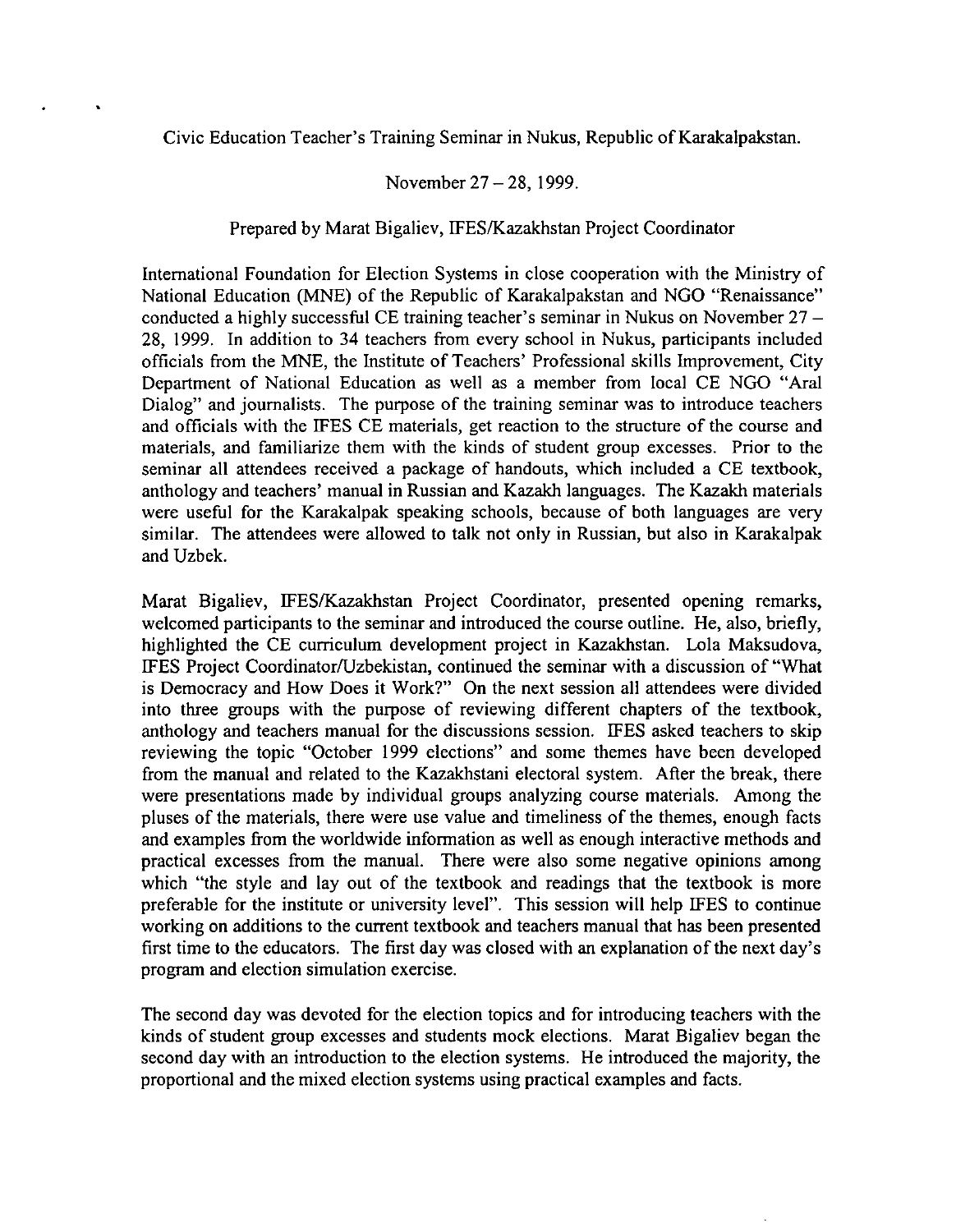The following topics "Introduction of Elements of a Campaign", and "Role of parties, including message, connecting with voters, distribute and discuss polling date" were covered next by Mr. Svetlana Eselbaeva, Director of the Center for Support of Democracy, which is the lead IFES' NGO in Kazakhstan. In addition to that, Svetlana Eselbaeva provided the audience with the information on role of NGOs, press and voters on elections.

Prior to the next breakout group session, Marat Bigaliev explained a program of the student excesses and provided the attendees with the polling date information to be used by each groups. The rest day's activities consisted of each group's developed party themes, message, platform and other election techniques for targeting voters. There were three parties: "Green Party", "Farmers for Progress" and "Women's' Party". In addition to the CE materials, all attendees have been used the ACE "Voter Education" book in Russian, which has been distributing on the second day. The exercises allowed teachers to learn and use in practice a variety of methods, iechniques and forms of how to work with students and conduct mock political party building and elections. There were some interesting minutes, when teachers used national and cultural folklore in local languages while the presentations. At the conclusion of the seminar, IFES team highlighted the pluses and minuses of each party's presentation and discussed lessons leaned during the sample exercise and how to methodologically approach student group role-playing as mandated in the course outline.

All participants expressed their thankfulness and great gratitude for the work of IFES team. The seminar was closed with the presentation to each participant of a certificate of achievement.

According to the evaluation results, 68% of attendees answered as "very good" with respect to the form of the seminar, 31% - satisfied and 0,8% - unsatisfied. 71% of respondents answered "Very good" with respect to the materials and theory; and 29% were satisfied. Needs to be mentioned that people in Nukus do not have enough informational dates and the IFES materials are very useful.

The results of the evaluation forms, pictures and videocassettes as well as presentation materials in English version will be forwarded to IFESfDC by the regular DHL.

One highlight of the seminar were several meetings with Mr. Igilik Kosmagambetov, the Deputy Head of the Institute of Teachers' Professional skills Improvement, Mrs. Khalima Dzhaksylykova, the specialist from the Ministry of National Education and Mrs. Gulnara Dosymova, NGO "Renaissance", where IFES team had an opportunity to discuss IFES materials and the possibility of joint efforts on CE sphere.

The key person from the MNO to work with IFES is Igilik Kosmagambetov, who is the former Minister of Ministry of National Education of Karakalpakstan. At the same time, Igilik Kosmagambetov is the Acting Director of the "Progress for Education" Foundation